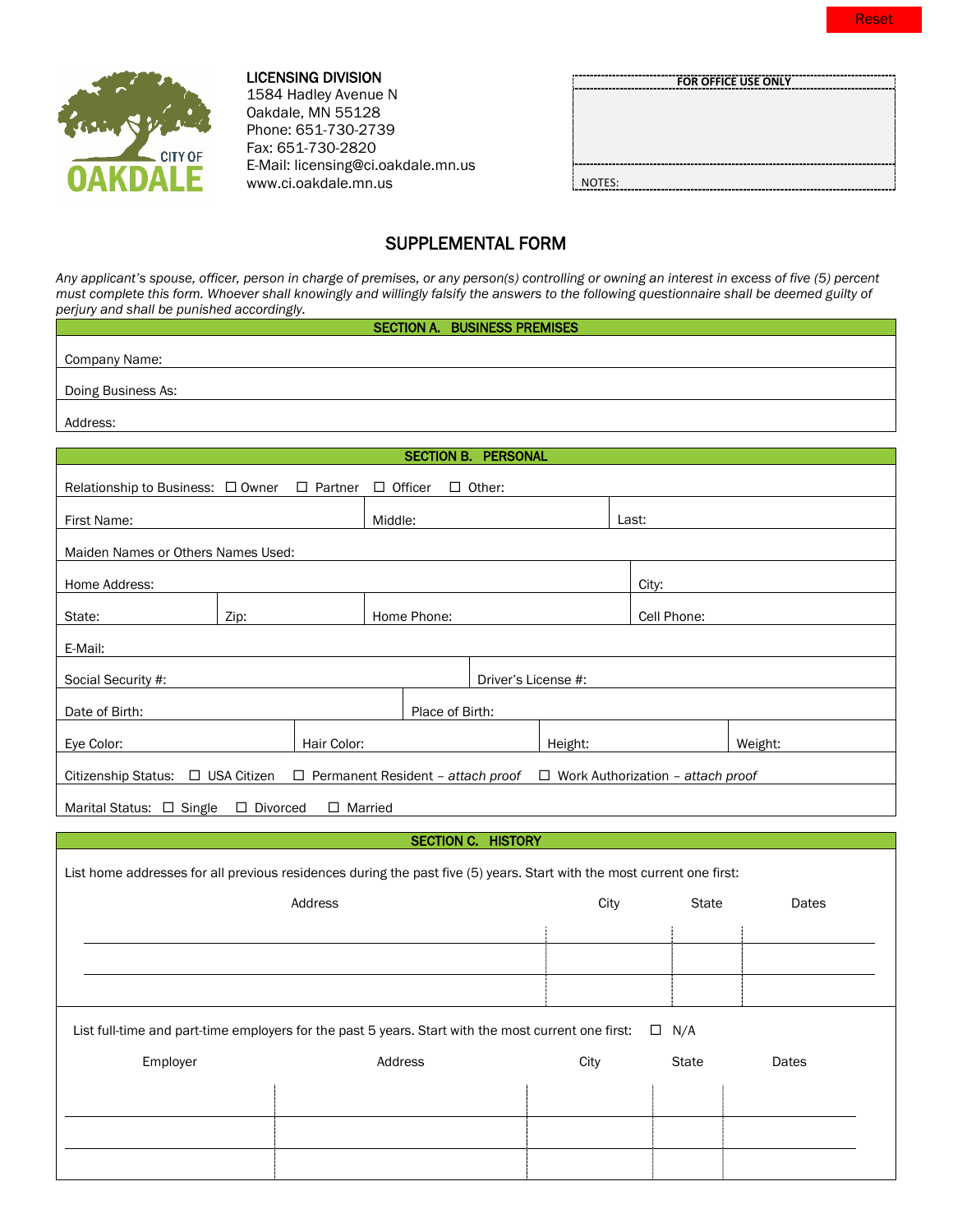| List all other businesses you own or operate, licensed under federal or state statute or local ordinance; or if the applicant represents a<br>corporation, list such business:<br>$\Box$ N/A   |                |                       |      |       |       |  |
|------------------------------------------------------------------------------------------------------------------------------------------------------------------------------------------------|----------------|-----------------------|------|-------|-------|--|
| <b>Business Name</b>                                                                                                                                                                           |                | <b>Address</b>        | City | State | Dates |  |
|                                                                                                                                                                                                |                |                       |      |       |       |  |
|                                                                                                                                                                                                |                |                       |      |       |       |  |
|                                                                                                                                                                                                |                |                       |      |       |       |  |
|                                                                                                                                                                                                |                |                       |      |       |       |  |
| List all other business licenses you presently hold, or which you have held under your present name or any other name during the past five<br>$(5)$ years:<br>$\Box$ N/A                       |                |                       |      |       |       |  |
| Type of License                                                                                                                                                                                | License Number | <b>Issuing Agency</b> | City | State | Dates |  |
|                                                                                                                                                                                                |                |                       |      |       |       |  |
|                                                                                                                                                                                                |                |                       |      |       |       |  |
|                                                                                                                                                                                                |                |                       |      |       |       |  |
|                                                                                                                                                                                                |                |                       |      |       |       |  |
| Have you ever had a business license denied, suspended, or revoked?<br>$\Box$ Yes - if yes, please complete below.<br>$\square$ No                                                             |                |                       |      |       |       |  |
| Type of License                                                                                                                                                                                |                | <b>Issuing Agency</b> | City | State | Dates |  |
|                                                                                                                                                                                                |                |                       |      |       |       |  |
|                                                                                                                                                                                                |                |                       |      |       |       |  |
|                                                                                                                                                                                                |                |                       |      |       |       |  |
| Have you ever been convicted of any felony, gross misdemeanor, misdemeanor, or ordinance violation, other than traffic matters?<br>$\Box$ Yes - if yes, please complete below.<br>$\square$ No |                |                       |      |       |       |  |
|                                                                                                                                                                                                | Offense        |                       | City | State | Dates |  |
|                                                                                                                                                                                                |                |                       |      |       |       |  |
|                                                                                                                                                                                                |                |                       |      |       |       |  |
|                                                                                                                                                                                                |                |                       |      |       |       |  |
|                                                                                                                                                                                                |                |                       |      |       |       |  |

I hereby certify that I have read the foregoing questions and that the answers to said questions are true of my own knowledge.

\*Electronic Signature: <br>Please type your full name

Please type your full name

I understand that checking this box constitutes a legal signature confirming that I acknowledge and agree to the above statement.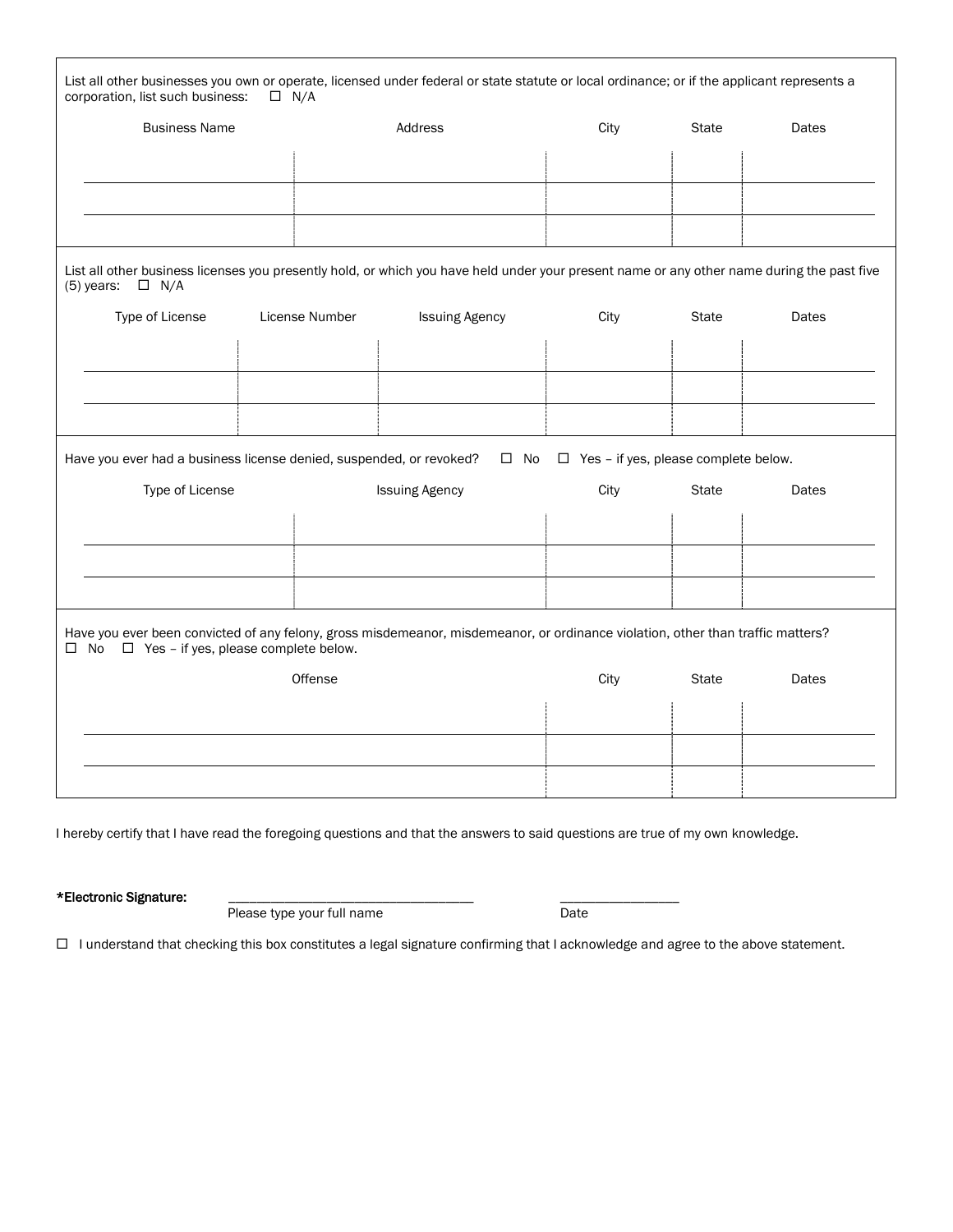

## LICENSING DIVISION

1584 Hadley Avenue N. Oakdale, MN 55128 Phone: 651-730-2739 Fax: 651-730-2820 E-Mail: licensing@ci.oakdale.mn.us www.ci.oakdale.mn.us

### TENNESSEN WARNING

Pursuant to Minn. Statutes, 13.04, Subd. 2 and other applicable divisions of the Minnesota Government Data Practices Act, license applicants must be informed of their rights concerning the provision of private or confidential data requested in this application. Private and confidential data requested in this application is required for the following purposes:

- 1. To confirm the applicant's identity and qualifications to perform the functions regulated under this license.
- 2. To allow the city to perform necessary investigation of applicants for the protection of public health and safety.<br>3. To limit city liability arising from failure to exercise due care with respect to the regulation of c
- 3. To limit city liability arising from failure to exercise due care with respect to the regulation of commerce or public conduct.

Private information requested, including identification, medical and criminal history data, will be used by law enforcement personnel in investigating the qualifications, moral conduct, and suitability of applicants to provide service to the public. Applicants can decline to provide the information requested in this application form, however, if an applicant fails to provide the requested information or supplies incomplete or inaccurate information, the license may be denied, suspended, or revoked. If information supplied in this application is subsequently used in a criminal prosecution of the applicant, the result may include a fine, imprisonment, or other penalty order by the court subsequent to conviction. Individuals authorized access to the private or confidential data contained in this application includes city employees whose duties require such access; local, state, and federal public safety personnel conducting related investigations; state and federal revenue authorities; and lawfully mandated reporting agencies. A specific exception to the confidentiality of data supplied in this application exists as follows:

#### Minn. Statute 13.41, Subd. 5.

Any licensing agency may make any data classified as private or confidential, pursuant to this section, accessible to an appropriate person or agency if the licensing agency determines that failure to make the data accessible is likely to create a clear and present danger to public health or safety.

Questions concerning this warning, or the effect of providing or failing to provide requested information should be directed to the Chief of Police, Oakdale, Minnesota 55128, telephone (651) 738-1022.

## INFORMED CONSENT

The City of Oakdale requires criminal background checks for this type of city issued license. The Oakdale Police Department is responsible for maintaining all criminal history data retrieved during the criminal background check.

| First Name:                           | Middle: | l ast:                          |  |  |
|---------------------------------------|---------|---------------------------------|--|--|
| Maiden Name or Names Known by Others: |         |                                 |  |  |
| Gender: $\Box$ Male $\Box$ Female     |         | Date of Birth (mm/dd/yyyy):     |  |  |
| ID / Driver's License Number:         |         | State of ID / License Issuance: |  |  |
| Social Security Number:               |         |                                 |  |  |

I hereby certify that I have read and understood the Tennessen Warning in addition to authorizing the Oakdale Police Department to access the Minnesota Bureau of Criminal Apprehension criminal history record information for the purpose of obtaining a business license in the City of Oakdale. The expiration of this authorization shall be for a period no longer than one year from the date of signature.

\*Electronic Signature: \_\_\_\_\_\_\_\_\_\_\_\_\_\_\_\_\_\_\_\_\_\_\_\_\_\_\_\_\_\_\_\_\_\_\_ \_\_\_\_\_\_\_\_\_\_\_\_\_\_\_\_\_ Please type your full name

 $\Box$  I understand that checking this box constitutes a legal signature confirming that I acknowledge and agree to the above statement.